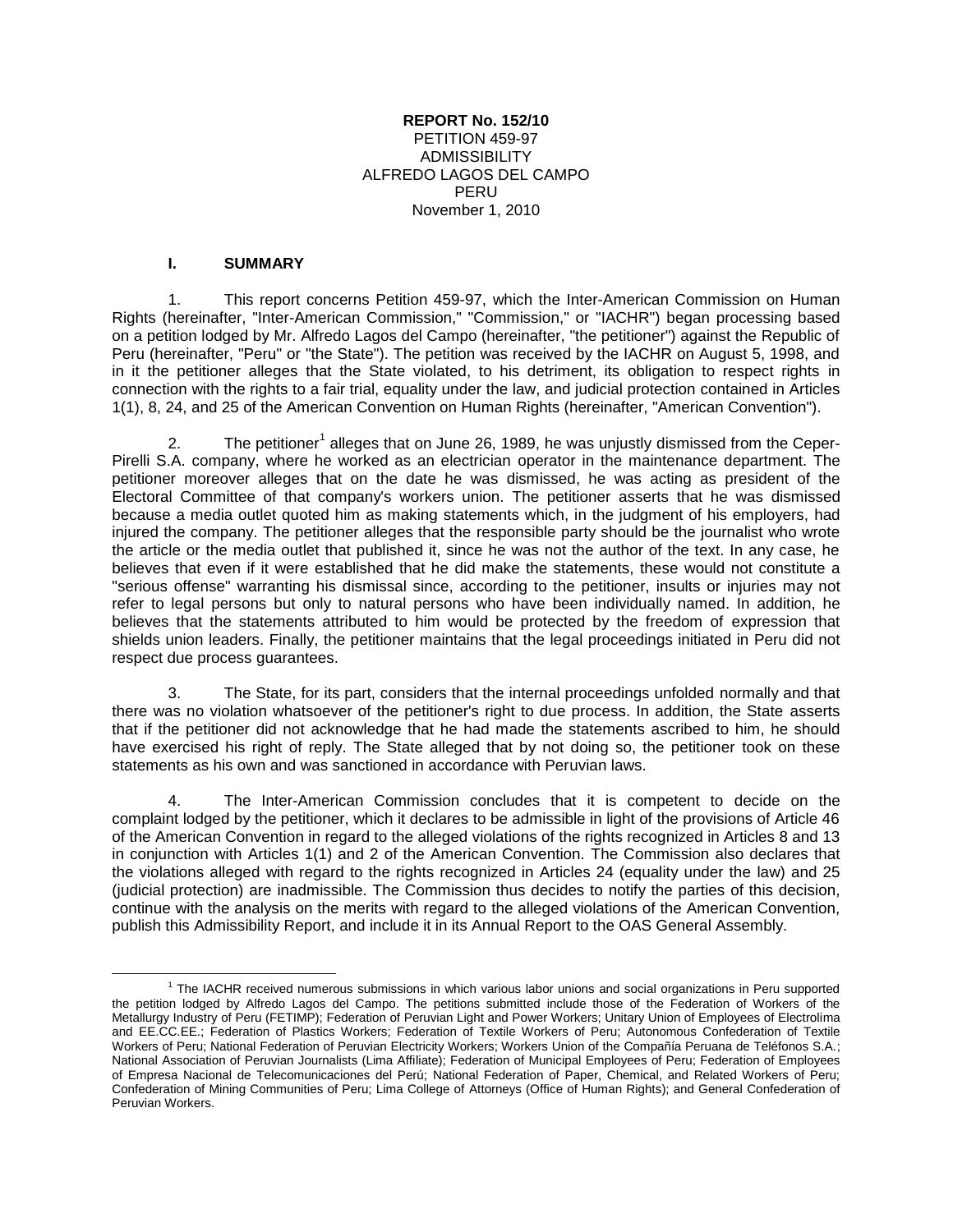# **II. PROCESSING BY THE COMMISSION**

5. The petition was received by the office of the OAS in Peru on October 14, 1993. On October 4, 1994, the petitioner delivered a letter to the OAS office in Peru, addressed to the IACHR Chair, in which he requested that his petition be processed. The petition was received by the IACHR on August 5, 1998. The petitioner provided additional information on April 9 and December 8, 1999; on September 1, 2000; and on January 21, 2002. The relevant parts of the petition were forwarded to the State on November 11, 2002, the date on which the Commission opened a file on the case. In that communication, the IACHR asked the State to submit its observations within a period of two months. On January 15, 2003, the State requested an extension, which was granted by the IACHR for a period of 30 calendar days beginning on February 7, 2003, the date on which that communication was sent. On March 13, 2003, the State submitted observations.

6. The petitioner provided additional information on February 14 and 26, June 2, and August 21, 2003; June 9, 2005; and September 11, 2007. These communications were duly forwarded to the State.

7. The State sent additional information on April 4, 2003, and May 22, 2007.

8. On January 12, 2008, and February 17, 2009, the petitioner requested a public hearing before the IACHR; these requests were rejected by the IACHR on February 14, 2008, and March 10, 2009. In addition, on February 14, 2003, the petitioner requested precautionary measures, which were denied by the Commission on February 21, 2003.

#### **III. POSITIONS OF THE PARTIES**

#### **A. Position of the Petitioners**

9. The petitioner indicates that, beginning in 1986, he had worked as an electrician operator in the maintenance department of the Ceper Pirelli S.A. company. The petitioner asserts that he was "unjustly and arbitrarily" dismissed on June 26, 1989. The petitioner moreover alleges that at the time of his dismissal he was acting as president of the Electoral Committee of the labor union at that company. He also asserts that the grounds cited by the company for his dismissal refer to alleged acts of "defamation and libel [against] Company directors," based on a news report in which he is alleged to have insulted the company.

10. The petitioner asserts that as a result of his dismissal, he filed a lawsuit for "classification of dismissal" in the Fifteenth Labor Court, which ruled in his favor and found the dismissal to be unfounded. The petitioner alleges that the judgment was appealed by the Ceper Pirelli S.A. company to the Second Labor Court, which reversed the previous judgment and declared the dismissal to be wellfounded. In response to that judgment, the petitioner filed an appeal for review and reconsideration, as well as an appeal to have the judgment set aside, both of which were denied.<sup>2</sup>

11. The petitioner also asserts that he filed an *amparo* action in the Fifth Civil Chamber of the Lima Superior Court (now called the Third Specialized Chamber of the Lima Superior Court), which ruled against him. He appealed to the Constitutional and Social Chamber of the Supreme Court to have the decision set aside. That court declared his lawsuit to be inadmissible, based on which the petitioner filed an appeal for review so that it could be heard by the Full Chamber of the Supreme Court, an appeal that was rejected. In 1996, the petitioner filed a special appeal petitioning the Fifth Civil Chamber of the Lima Superior Court, in view of the fact that there was now a Constitutional Court in operation in Peru and new articles of the Constitution stipulating that the last instance in which guarantee actions are settled is the Constitutional Court. That appeal was dismissed, as was the petitioner's appeal of that decision. In August 1997, the petitioner filed an appeal against the refusal to allow the appeal (*recurso de queja*),

 $\overline{\phantom{a}}$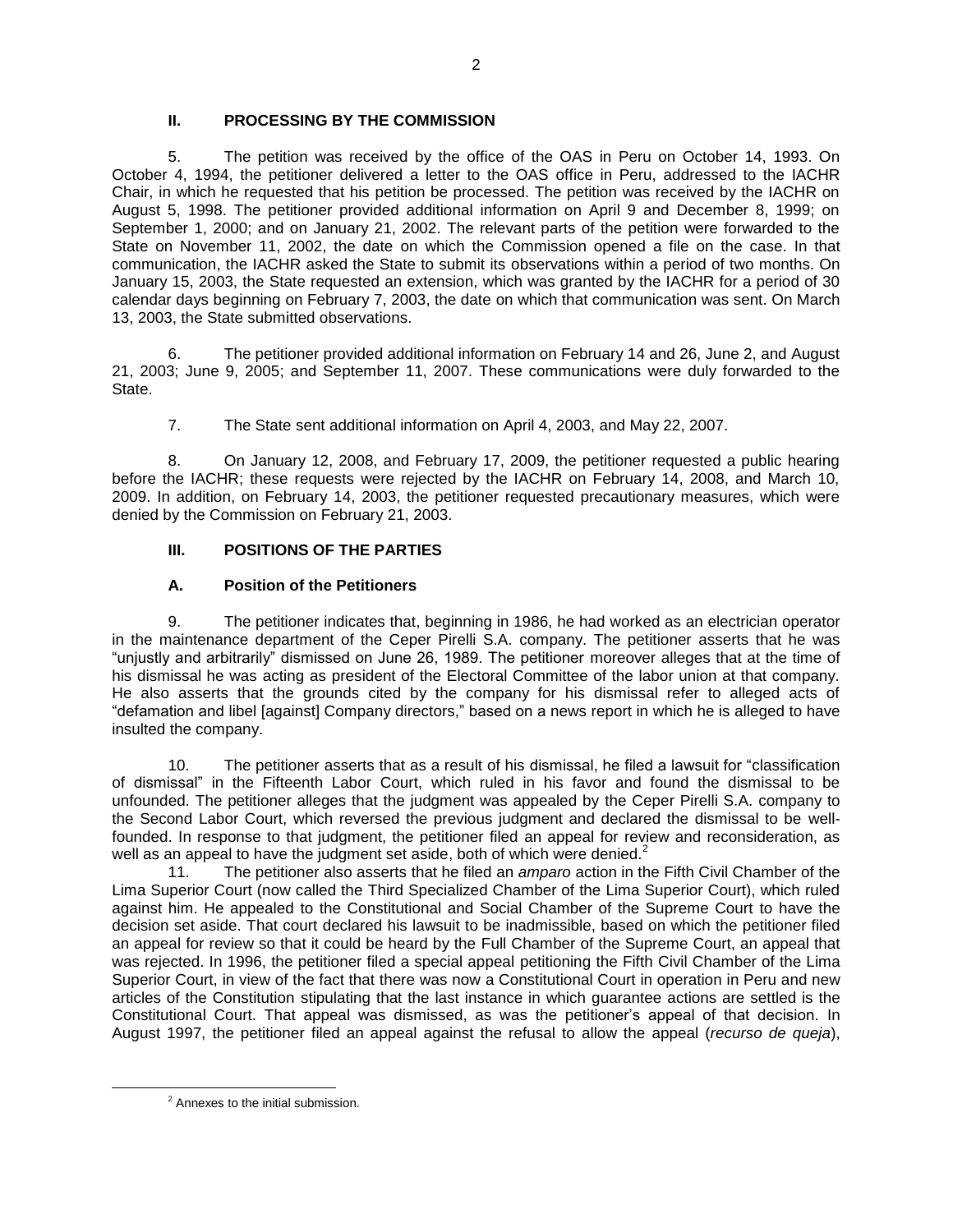which was rejected, and on February 25, 1998, he filed an appeal with the Supreme Court's Chamber of Constitutional and Social Law.

12. With regard to the alleged violation of the right to due process, the petitioner alleges that "procedural flaws and irregularities" existed in the proceeding carried out by the Second Labor Court, in the first *amparo* proceeding, and in the *recurso de queja* and the appeal seeking to have the decision set aside.<sup>3</sup> In particular, the petitioner indicates that the Second Labor Court handled his case very quickly, without adequately analyzing his arguments. The petitioner indicates that said court had not had sufficient evidence with which to make a judgment under the law, violating the principle of conclusive evidence. The petitioner alleges as a procedural irregularity the fact that the Second Labor Court had decided his case without having his pleading before it. In this regard, the petitioner indicated that on August 2, 1991, he submitted his pleading; that on August 8, 1991, the Second Labor Court issued a judgment in his case; and that on August 9, 1991 (that is, one day after the judgment), the Court responded to his pleading document by informing the petitioner that he should "abide by" the previous day's judgment.<sup>4</sup>

13. With respect to the alleged violation of the petitioner's right to judicial protection, the petitioner alleges that the appeals he filed against the judgment of second instance (see above paragraph 11) were erroneously rejected. The petitioner questions the fact that the Supreme Court's Chamber of Constitutional and Social Law ruled on an appeal filed the same day "that the case was heard," which he considered to be a violation of due process and a denial of effective legal recourse.

14. In domestic jurisdiction, the petitioner denied having made the statements that were ascribed to him and based on which he was dismissed. However, in his petition to the IACHR, the petitioner limits himself to rejecting responsibility for the article and believes that, in any case, those responsible would be the journalist or the media outlet that published the alleged interview.<sup>5</sup> He further indicates that even if it were proved that the statements were made by the alleged victim, this would not constitute the "serious offense" grounds warranting his dismissal,  $6$  since—according to the petitioner—the insults or injuries established in Article 2.5 of the 1979 Constitution of Peru (currently Article 2.7) may not refer to legal persons, but only to natural persons who have been individually named.<sup>7</sup> According to the petitioner, this would affect the legality of the judgment in which he was convicted of insults allegedly expressed against "the Directorate of the company." The petitioner likewise believes that labor leaders always make use of their freedom of opinion "with high-sounding words directed toward public opinion in defense of the rights of those they represent" without this being considered grounds for dismissal.

15. The petitioner believed that his right to due process enshrined in Article 8 of the American Convention was violated in connection with Article 14.1 of the International Covenant on Civil

 $\overline{\phantom{a}}$ 

<sup>&</sup>lt;sup>3</sup> Petitioner's submission received at the IACHR on February 14, 2003.

<sup>&</sup>lt;sup>4</sup> The ruling states: "In response to this document: abide by the judgment issued on the eighth day of the current month." Annex "6c" of the petitioner's submission received at the IACHR on August 5, 1998.

<sup>&</sup>lt;sup>5</sup> Petitioner's initial submission, received at the IACHR on August 5, 1998.

 $6$  Petitioner's submission received at the IACHR on June 2, 2003. It appears from the file that the law applied to dismiss the petitioner was Article 5(h) of Law 24.514, which regulates the Right to Stability in the Workplace. That law establishes that it is a serious offense "to incur in an act of violence, serious lack of discipline, or serious offense of word causing injury to the employer, its representatives, ranking personnel, or co-workers, within the workplace; or outside the workplace, when the facts stem directly from the work relationship....

 $7$  Petitioner's submission received at the IACHR on August 5, 1998.

<sup>8</sup> Petitioner's submission received at the IACHR on February 14, 2003. The article published in *La Razón* (June 1989), in which Mr. Lagos del Campo is interviewed and for which he was dismissed from his job, includes quotes attributed therein to the petitioner in which he allegedly indicates, among other considerations, that "the Directorate of the company has used and uses blackmail and coercion on the commoners, managing to pressure a particular group of workers to participate in the elections, under the threat of dismissal"..."the company management convened three members, and in the office of...management convened the elections...making a mockery of any legal provisions...." The article also attributes comments to the petitioner in which he denounces management pressure on employees, as well as an "understanding" between State institutions and the company to the detriment of the workers.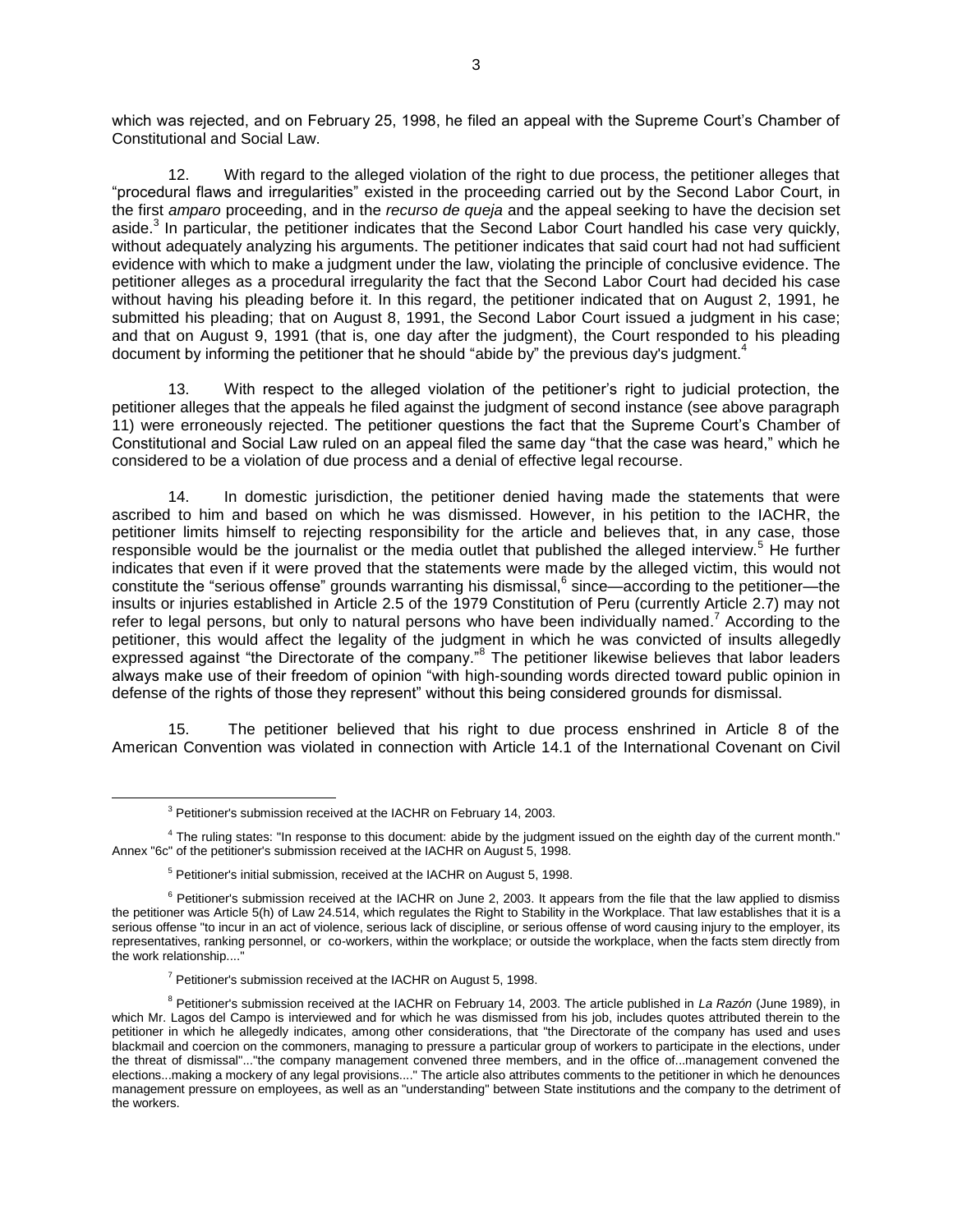and Political Rights; the right to work; the right to equality; and the right to judicial protection.<sup>9</sup> The petitioner likewise indicates that, according to Article 39 of the Amparo Law, in conjunction with Article 303 of the Constitution, his constitutional rights were violated.

#### **B. Position of the State**

16. The State alleges that the petitioner made statements to the media outlet *La Razón* in June 1989, in his capacity as President of the Industrial Commission's Electoral Committee. The State stresses that in that publication, the petitioner allegedly indicated that his employers used "blackmail and coercion" and denounced the existence of "arrangements between the company and the Directorship of the Office of General Participation of the Ministry of Industry, Tourism, and Trade." The State alleges that the petitioner had described his co-workers as "commoners subservient to the interests of the bosses." This was apparently considered injurious by his employers, who dismissed the petitioner on July 1, 1989.<sup>10</sup>

17. The State alleges that in domestic jurisdiction, during the investigation connected with the appeal filed by the Ceper-Pirelli company, in which it sought a reversal of the judgment of first instance that had found in favor of Mr. Lagos del Campo, the petitioner was questioned about the reasons he had not issued a correction letter to *La Razón* to rectify the statements that were attributed to him and that he was denying that he had made. The State reports that the petitioner responded that "I did not issue any letter to *La Razón* because I did not consider it to be injurious."<sup>11</sup> According to the State, that was evidence of the petitioner's agreement with what had been published.

18. The State argues that the petitioner's dismissal was based on Article 5(h) of Law 24.514, as determined in the judgment of the Second Labor Court, which set aside the judgment of first instance in the petitioner's favor. That law classifies the injury of an employer as a "serious offense."<sup>12</sup> The State indicates that the rejection of the writ of *amparo* subsequently filed by the petitioner was justified in not allowing guarantee actions against a "judicial or discretionary ruling arising from a regular proceeding."<sup>13</sup>

19. With respect to the alleged violation of due process, the State believes that the decisionmaker has the discretion to evaluate the evidence presented by both parties and that the fact of obtaining an unfavorable judgment is not necessarily a consequence of having taken into account only the allegations made by one of the parties. The State believes, in that regard, that an unfavorable decision does not imply, *per se*, a violation of due process. The State alleges that the proceedings that unfolded in Peruvian jurisdiction were normal, that both parties had the same time frames, and that no procedural irregularities were committed. As to the petitioner's claim that his documents were accepted by the court one day after it issued judgment, this has no basis, since it had to do with pleadings filed past deadline and not documentary evidence.<sup>14</sup>

20. With respect to the alleged violation of the right to judicial protection, the State maintains that the petitioner filed appeals that were inadmissible and before authorities that did not have jurisdiction, the main reason these appeals were rejected.<sup>15</sup>

 $\overline{a}$ 

<sup>11</sup> State observations submitted on March 13, 2003.

- <sup>13</sup> State observations submitted on March 13, 2003.
- <sup>14</sup> State observations submitted on March 13, 2003.
- <sup>15</sup> State observations submitted on March 13, 2003.

<sup>&</sup>lt;sup>9</sup> Petitioner's initial submission, received at the IACHR on August 5, 1998.

<sup>&</sup>lt;sup>10</sup> State observations submitted on March 13, 2003.

 $12$  The law applied to dismiss the petitioner was Article 5(h) of Law 24.514, which regulates the Right to Stability in the Workplace. That law establishes that it is a serious offense "to incur in an act of violence, serious lack of discipline, or serious offense of word causing injury to the employer, its representatives, ranking personnel, or co-workers, within the workplace; or outside the workplace, when the facts stem directly from the work relationship....'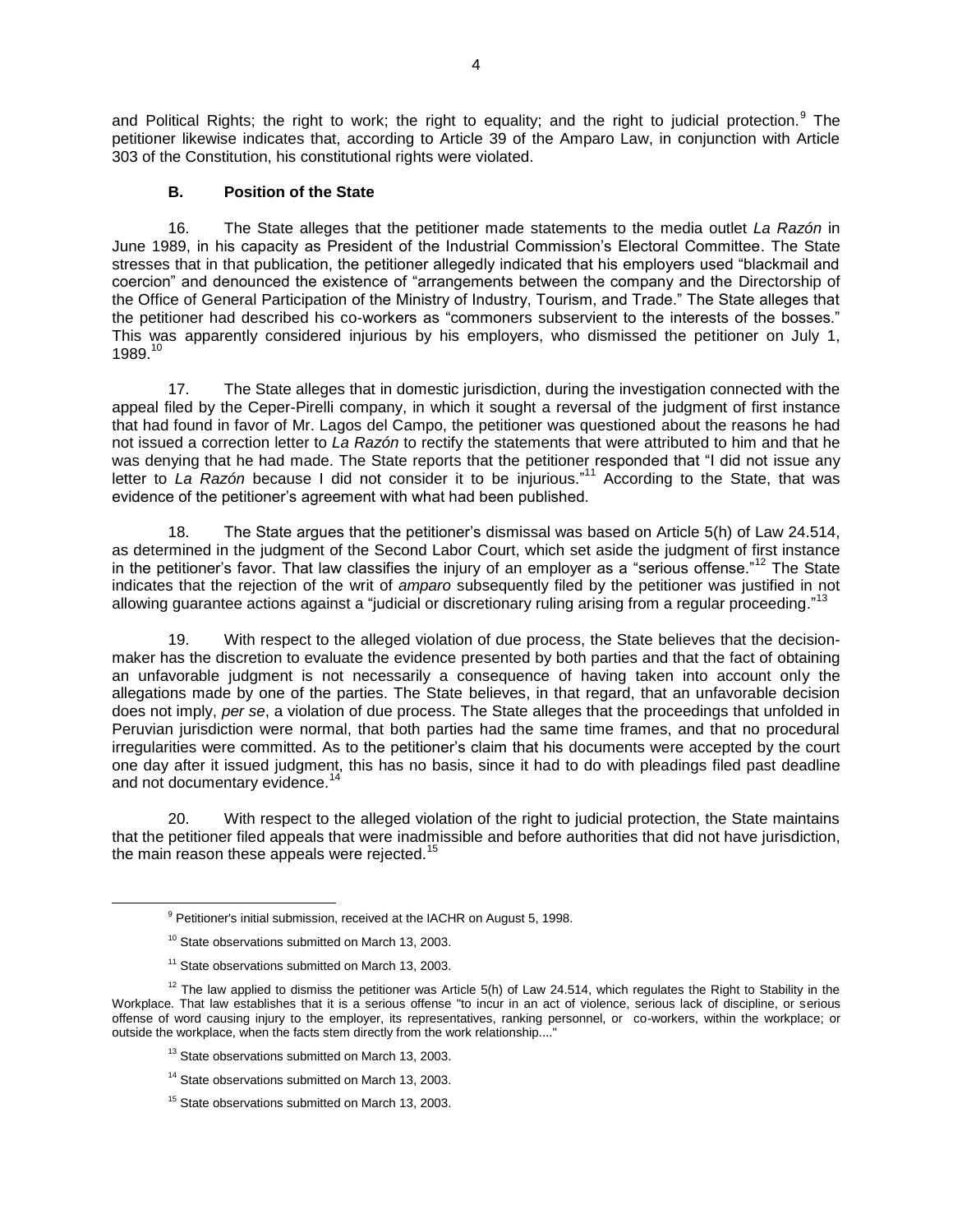21. With respect to the violation of the right to a defense and to effective protection, the State alleges that the petitioner's claim to the effect that the court made a rushed decision and did not rigorously examine the action brought lacks any basis. The State believes that that argument is "too vague to prove" and that it is improbable that there was insufficient meticulousness in evaluating the evidence.<sup>1</sup>

# **IV. ANALYSIS OF ADMISSIBILITY**

#### **A. Commission's Competence** *ratione personae***,** *ratione materiae***,** *ratione temporis***, and** *ratione loci*

22. The petitioner is entitled to lodge a petition with the Commission pursuant to the provisions of Article 44 of the American Convention. The petition indicates as the alleged victim an individual for whom the State has assumed a commitment to respect and protect the rights recognized by the American Convention. In terms of the State, the Commission notes that Peru has been a State party to the Convention since July 28, 1978, the date on which it deposited its instruments of ratification. Therefore, the Commission has competence *ratione personae* to examine the petition.

23. The Commission has competence *ratione loci* to examine the petition, since the petition alleges violations of rights protected by the American Convention that took place within the territory of a State party to the Convention. The IACHR has competence *ratione temporis,* since the obligation to respect and guarantee the rights protected in the American Convention was already in effect for the State on the date on which the rights violations alleged in the petition are said to have occurred. Finally, the Commission has competence *ratione materiae* because the petition alleges violations of human rights protected by the American Convention.

# **B. Other Admissibility Requirements of the Petition**

# **1. Exhaustion of Domestic Remedies**

24. Article 46(1)(a) of the American Convention provides that in order for a complaint lodged with the Inter-American Commission to be admissible, remedies available under domestic law must have been attempted and exhausted, in accordance with generally recognized principles of international law. The purpose of this requirement is to allow domestic authorities to hear the alleged violation of a protected right and, if appropriate, to have the opportunity to resolve the situation before it is heard by an international body.

25. In this case, the petitioner alleges that all regular remedies available in Peruvian jurisdiction have been exhausted and that no other effective appeal is possible against the various judgments rejecting his arguments. Concretely, the appeal seeking review and reconsideration and the appeal seeking to have the judgment set aside, both filed in response to the judgment by the Second Labor Court, were rejected on August 27, 1991, and September 2, 1991, respectively. In addition, the appeal seeking to set aside the judgment that rejected the *amparo* action brought by the petitioner was rejected by the Supreme Court's Chamber of Constitutional and Social Law on March 15, 1993. On April 29, 1993, the petitioner asked that his case be examined by the Full Chamber of the Supreme Court. No decision on that petition appears in the case file. On July 26, 1996, the petitioner lodged an appeal seeking for his *amparo* action to be reopened and examined by the Constitutional Court, a petition he reiterated on January 13, 1997. On June 4, 1997, the Third Specialized Civil Chamber of the Lima Superior Court rejected his petition. On July 18, the petitioner lodged an appeal, which was rejected on July 25, 1997. On August 19, 1997, the petitioner filed a *recurso de queja*, appealing the refusal to allow the appeal, which was resolved on November 27, 1997.<sup>17</sup>

l

<sup>&</sup>lt;sup>16</sup> State observations submitted on March 13, 2003.

<sup>&</sup>lt;sup>17</sup> See annexes to the initial submission.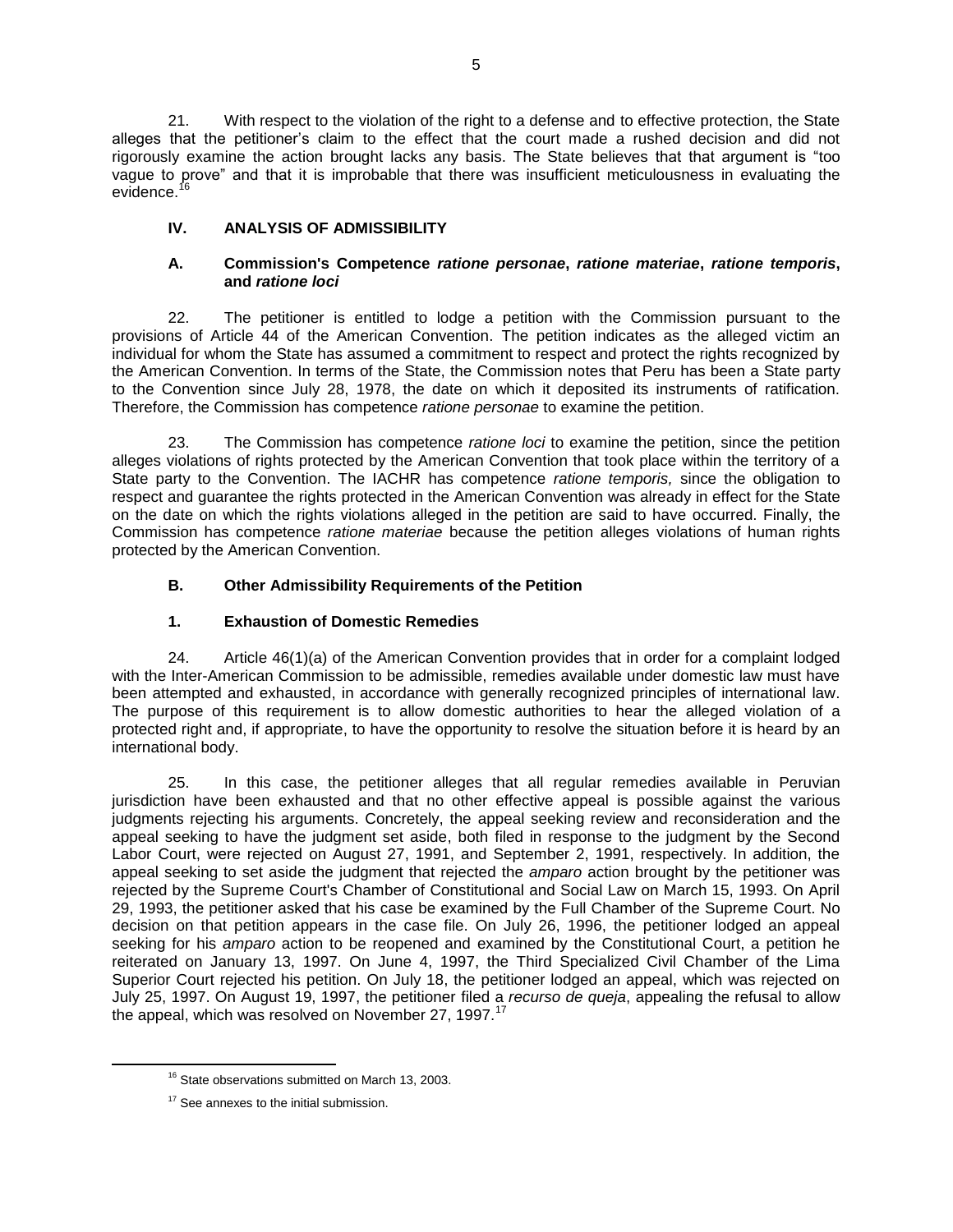26. The State, for its part, reports that the exhaustion of domestic remedies occurred on March 30, 1993, when the Full Chamber of the Supreme Court denied the petitioner's appeal for judicial review.

27. In regard to that matter, the Commission observes that Mr. Lagos del Campo filed all the regular appeals provided for in his country's laws, with the aim of reversing the human rights violations of which he alleges he was a victim. Thus, the Commission concludes that the requirement provided for in Article 46(1)(a) of the American Convention has been met by the petitioner.

# **2. Filing Period**

28. Pursuant to the provisions of Article 46(1) of the Convention, for a petition to be admitted, it must be lodged within a period of six months from the date on which the party alleging violation of his rights was notified of the final judgment.

29. The Commission believes it is necessary to expressly state in the record that the petitioner first sent his petition to the IACHR through the OAS office in Peru on October 14, 1993. That office sent the petition on August 5, 1998, the date on which the IACHR took cognizance of it. In this regard, in analyzing the filing period the Commission considers the date of October 14, 1993, as the date on which the petition was lodged.

30. In this case, the last judgment contained in the case file was issued on March 15, 1993, and was handed down by the Chamber of Constitutional and Social Law of the Supreme Court of Justice. Notification of that decision was given on April 26, 1993.<sup>18</sup> Taking into account that the petition was lodged on October 14, 1993, the Commission considers that in this case the requirement established in Article 46(1)(b) of the American Convention was met. In view of the foregoing and for the purposes of analyzing the petition's admissibility, the IACHR believes that it is not necessary to analyze the outcome of the legal actions undertaken by the petitioner from July 1996 on.

# **3. Duplication of Proceedings and Res Judicata**

31. Article 46(1)(c) establishes that a petition's admission is subject to the matter not being "pending in another international proceeding for settlement," and Article 47(d) of the Convention states that the Commission shall not admit a petition or communication that is "substantially the same as one previously studied by the Commission or by another international organization." In the instant case, the parties have not alleged the existence of either of these inadmissibility situations, nor are they deduced from the file.

# **4. Characterization of the Alleged Facts**

32. For the purposes of the admissibility report, the IACHR must decide at this stage of the proceedings only whether the petition relates facts which, if proved, could characterize violations of the Convention, as stipulated in Article 47(b) of the American Convention, or whether the petition is "manifestly groundless" or "obviously out of order," according to paragraph (c) of the same article. The IACHR must conduct a *prima facie* evaluation to determine whether the complaint establishes the grounds for an apparent or potential violation of a right guaranteed by the Convention, but not to establish the existence of such a violation. The examination it must perform at this time is simply a summary analysis and does not imply a prejudgment or an advance opinion on the merits of the matter.

33. It can be deduced from the information and allegations presented by the petitioner that Mr. Alfredo Lagos del Campo was dismissed from his job at the Ceper-Pirelli S.A. company for allegedly having made statements to the newspaper *La Razón* in which he was said to have used negative descriptions in referring to the company and to his co-workers. Mr. Lagos del Campo denied responsibility

 $\overline{\phantom{a}}$ 

<sup>18</sup> See annex number 18 to the initial submission (*in fine*).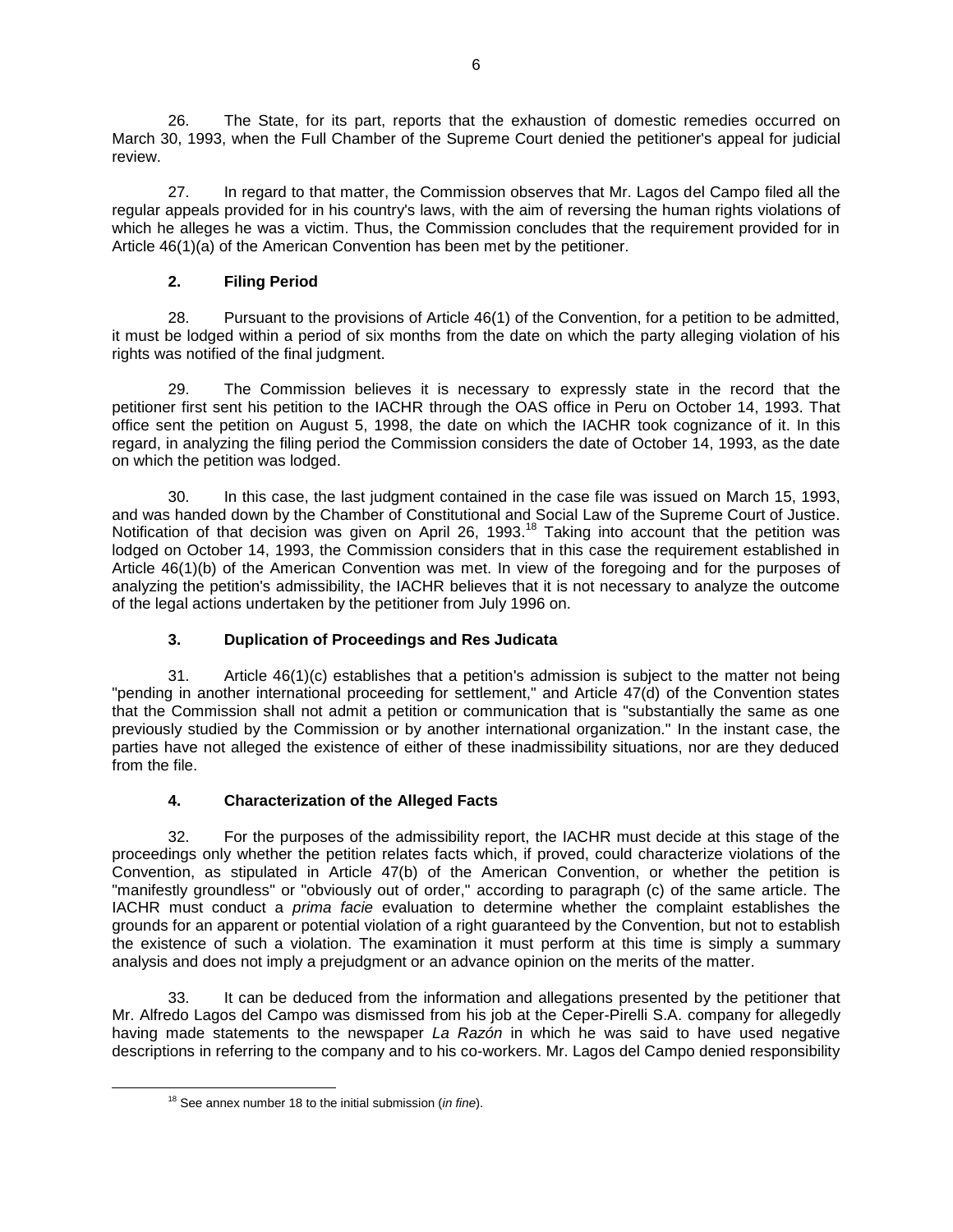for these statements and alleged that they are the responsibility of the journalist who wrote the article. Finally, the petitioner alleged that even if it were to be proved that he was the author of the statements, they did not constitute legal grounds for his dismissal, given that the insults or injuries established in Article 2.5 of the 1979 Constitution of Peru (currently Article 2.7) may not refer to legal persons, but only to natural persons. He also believes that these statements would in any case be protected by the freedom of expression that shields union leaders in the context of a labor conflict.

34. On another point, the petitioner alleges that the domestic legal proceedings had multiple procedural irregularities and that the judges who heard his case did not respect the principles of impartiality and independence. The petitioner indicates specifically that the Second Labor Court received his pleading on August 2, 1991, but did not take it into account in its judgment of August 8, 1991.

35. The State, for its part, argued that the petitioner, by not having sent a letter seeking to rectify the information published by *La Razón*, took on what was published as his own.

36. With regard to violation of due process, the State argued that there were no irregularities of any kind and that an unfavorable judgment does not imply a violation of due process. In terms of the rejection of the *amparo* action and other appeals filed by the petitioner as a consequence, the State argued that such an action was not admissible against a "judicial or discretionary ruling arising from a regular proceeding."

37. The Commission believes that, taking into account the allegations and information provided by the petitioner and the State, this case could involve a violation of the petitioner's human rights. In effect, if the petitioner's allegations are proved with regard to procedural irregularities in domestic legal proceedings, these facts could constitute a violation of the provisions established in Article 8 of the American Convention, in conjunction with Article 1(1) of that international instrument.

38. Moreover, the petitioner was allegedly dismissed for having expressed certain opinions that the company in which he worked considered to be defamatory. According to what was alleged by the State itself and as it appears from the documentation in the file, the dismissal was based on Article 5(h) of Law 24.514, which classifies the injury of an employer as a "serious offense."<sup>19</sup> Bearing in mind the petitioner's position as union leader and inter-American jurisprudence in the area of freedom of expression, the Commission believes, based on the principle of *iura novit curia*, that it is appropriate to study the merits of the case in order to identify whether the published statements for which the petitioner was dismissed were protected by Article 13 of the American Convention, that is, whether the dismissal occurred as a result of the legitimate exercise of his right to freedom of expression or whether, to the contrary, the statements fall outside the realm of protection of that right and therefore the work-related sanction imposed on him is not objectionable.

39. On another point, the Commission concludes that it does not have enough evidence to infer an alleged characterization of violations of Articles 24 and 25 of the Convention on the part of the Peruvian State.

40. Thus, in the instant case the Commission concludes that the petitioner has lodged complaints that, if they are compatible with other requirements and are proved to be true, could characterize a violation of rights protected by the American Convention, specifically those established in Articles 8 (fair trial) and 13 (freedom of thought and expression) in conjunction with Articles 1(1) (obligation to respect and guarantee rights) and 2 (obligation to adopt measures in domestic law).

# **V. CONCLUSIONS**

 $\overline{a}$ <sup>19</sup> Article 5(h) of Law 24.514, regulating the Right to Stability in the Workplace, establishes that it is a serious offense "to incur in an act of violence, serious lack of discipline, or serious offense of word causing injury to the employer, its representatives, ranking personnel, or co-workers, within the workplace; or outside the workplace, when the facts stem directly from the work relationship...."